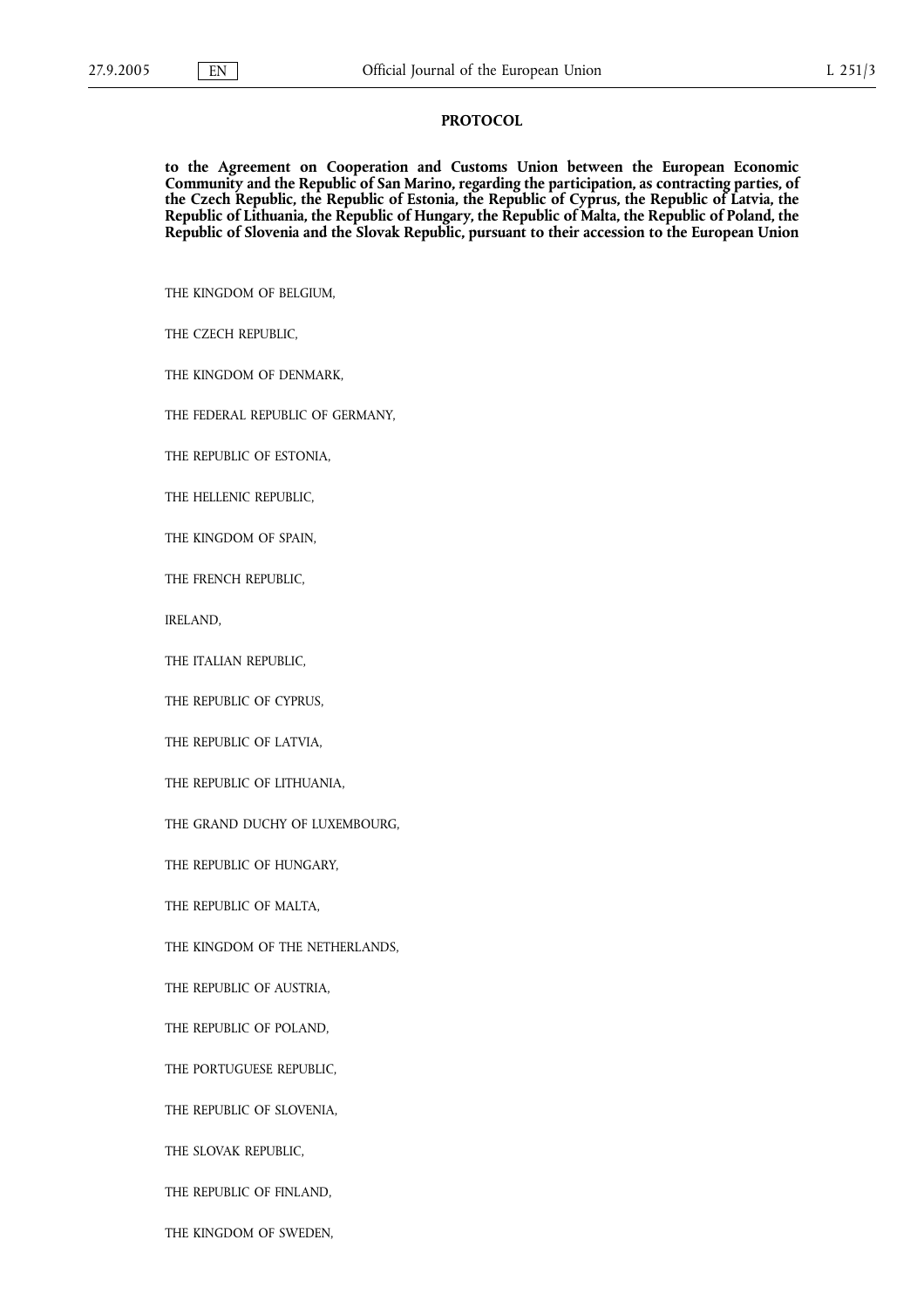#### THE UNITED KINGDOM OF GREAT BRITAIN, AND NORTHERN IRELAND,

(The Member States) represented by the Council of the European Union, and,

THE EUROPEAN COMMUNITY, also represented by the Council of the European Union,

of the one part, and

THE REPUBLIC OF SAN MARINO,

of the other part,

HAVING REGARD to the Agreement on Cooperation and Customs Union between the European Economic Community and the Republic of San Marino of 16 December 1991 (the Agreement), which entered into force on 1 April 2002,

HAVING REGARD to the accession of the Czech Republic, the Republic of Estonia, the Republic of Cyprus, the Republic of Latvia, the Republic of Lithuania, the Republic of Hungary, the Republic of Malta, the Republic of Poland, the Republic of Slovenia and the Slovak Republic (the new Member States) to the European Union on 1 May 2004,

WHEREAS the new Member States are to become Contracting Parties to the Agreement,

CONSIDERING that the Treaty of Accession grants to the Council of the European Union the power to conclude, on behalf of the present Member States and the new Member States, a protocol on the accession of the new Member States to the Agreement,

HAVE AGREED AS FOLLOWS:

# Article 1

The new Member States hereby become Contracting Parties to the Agreement. They shall respectively adopt and take note, in the same manner as the present Member States, of the Agreement, as well as the Declarations annexed to it.

### Article 2

This Protocol shall be an integral part of the Agreement.

## Article 3

1. This Protocol shall be approved by the Council of the European Union, on behalf of the Member States and the European Community, and by the Republic of San Marino in accordance with their own procedures.

2. The Parties shall notify each other of the accomplishment of these procedures. The instruments of approval shall be deposited with the General Secretariat of the Council of the European Union.

Article 4

This Protocol shall enter into force on the first day of the first month following the date of deposit of the last instrument of approval.

Article 5

The texts of the Agreement, as well as the Declarations annexed to it, are drawn up in the Czech, Estonian, Hungarian, Latvian, Lithuanian, Maltese, Polish, Slovak and Slovenian languages.

They are annexed to this Protocol and are equally authentic with the texts in the other languages in which the Agreement, as well as the Declarations annexed to it are drawn up.

### Article 6

This Protocol is drawn up in duplicate in the Czech, Danish, Dutch, English, Estonian, Finnish, French, German, Greek, Hungarian, Italian, Latvian, Lithuanian, Maltese, Polish, Portuguese, Slovenian, Slovak, Spanish and Swedish languages, each of those texts being equally authentic.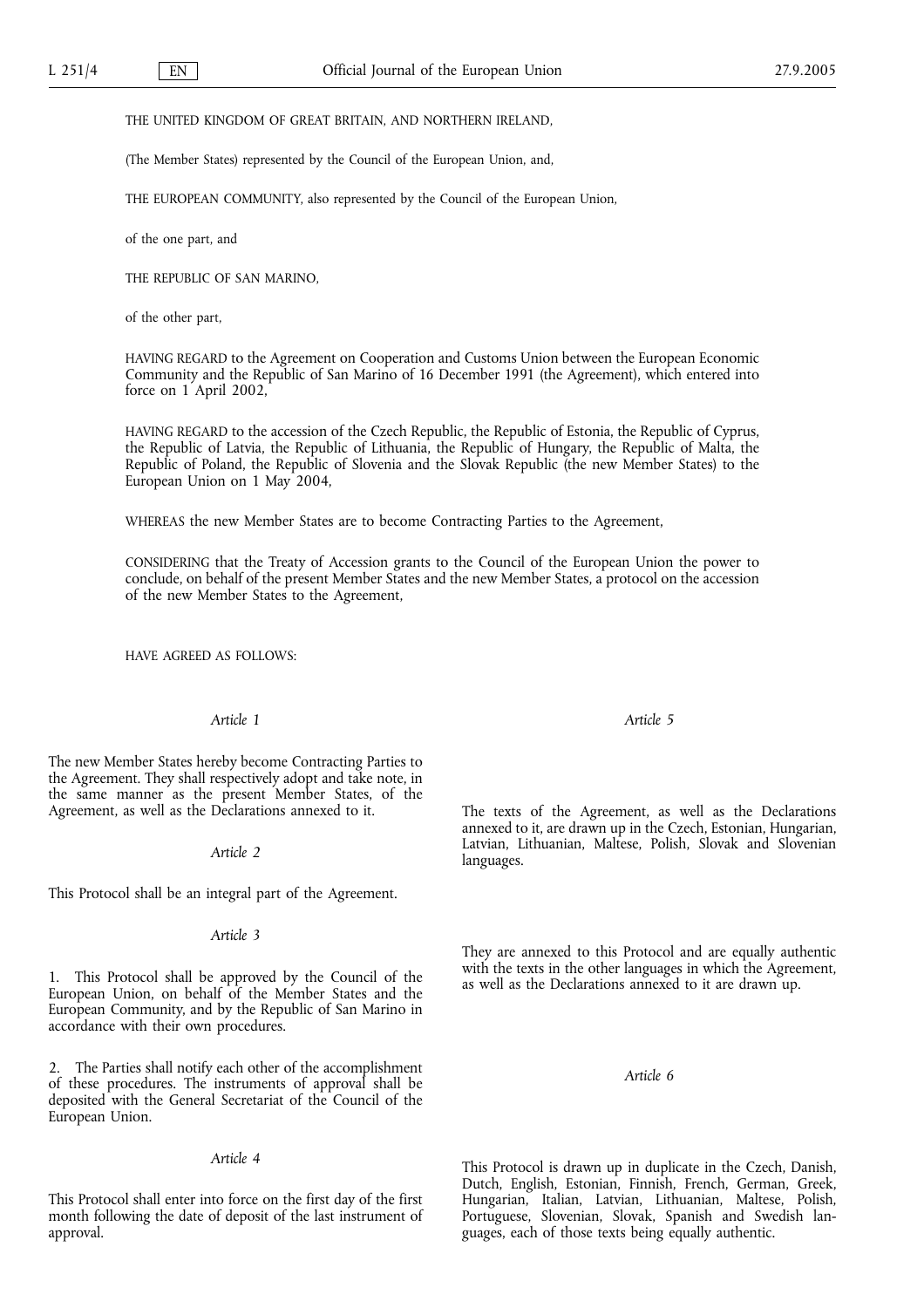Hecho en Bruselas, el cuatro de mayo de dos mil cinco. V Bruselu dne čtvrtého května dva tisíce pět. Udfærdiget i Bruxelles den fjerde maj to tusind og fem. Geschehen zu Brüssel am vierten Mai zweitausendfünf. Kahe tuhande viienda aasta maikuu neljandal päeval Brüsselis. Έγινε στις Βρυξέλλες, στις τέσσερις Μαΐου δύο χιλιάδες πέντε. Done at Brussels on the fourth day of May in the year two thousand and five. Fait à Bruxelles, le quatre mai deux mille cinq. Fatto a Bruxelles, addì quattro maggio duemilacinque. Briselē, divtūkstoš piektā gada ceturtajā maijā. Priimta du tūkstančiai penktų metų gegužės ketvirtą dieną Briuselyje. Kelt Brüsszelben, a kettőezer-ötödik év május havának negyedik napján. Magħmul fi Brussel, fl-erbgħa jum ta' Mejju tas-sena elfejn u ħamsa. Gedaan te Brussel, de vierde mei tweeduizend vijf. Sporządzono w Brukseli dnia czwartego maja roku dwatysiące piątego. Feito em Bruxelas, em quatro de Maio de dois mil e cinco. V Bruslju, četrtega maja leta dva tisoč pet. V Bruseli dňa štvrtého mája dvetisícpäť. Tehty Brysselissä neljäntenä päivänä toukokuuta vuonna kaksituhattaviisi. Som skedde i Bryssel den fjärde maj tjugohundrafem.

> Por los Estados miembros Za členské státy For medlemsstaterne Für die Mitgliedstaaten Liikmesriikide nimel Για τα κράτη μέλη For the Member States Pour les États membres Per gli Stati membri Dalībvalstu vārdā Valstybių narių vardu A tagállamok részéről Ghall-Istati Membri Voor de lidstaten W imieniu Państw Członkowskich Pelos Estados-Membros Za členské štáty Za države članice Jäsenvaltioiden puolesta På medlemsstaternas vägnar

Mr Schamme

Por las Comunidades Europeas Za Evropská společenstvi For de Europæiske Fællesskaber Für die Europäischen Gemeinschaften Euroopa ühenduste nimel Για τις Ευρωπαϊκές Κοινότητες For the European Communities Pour les Communautés européennes Per le Comunità europee Eiropas Kopienu vārdā Europos Bendrijų vardu Az Európai Közösségek részéről Ghall-Komunitajiet Ewropej Voor de Europese Gemeenschappen W imieniu Wspólnot Europejskich Pelas Comunidades Europeias Za Európske spoločenstvá Za Evropske skupnosti Euroopan yhteisöjen puolesta På Europeiska gemenskapernas vägnar

M Schemme